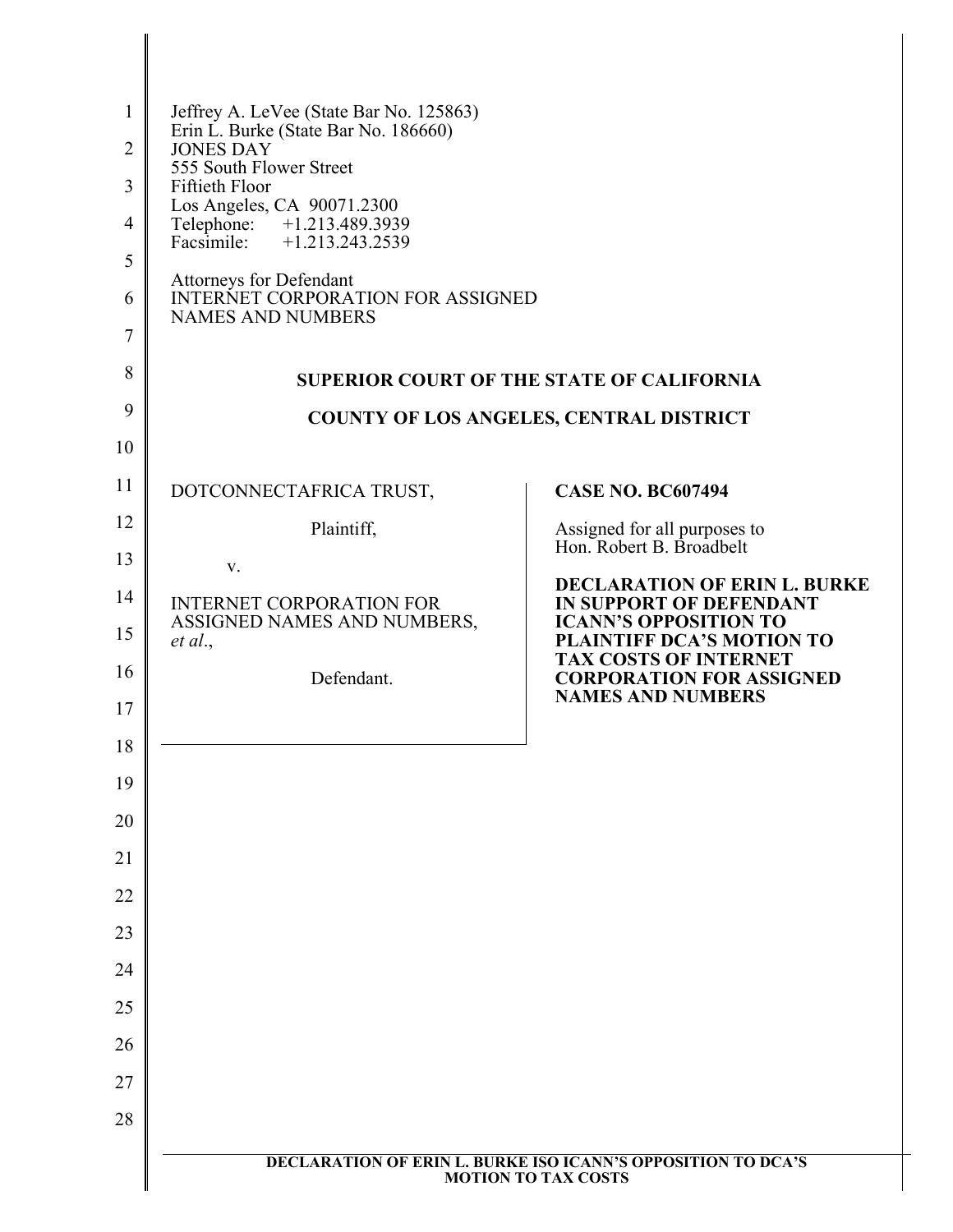| $\mathbf{1}$               | <b>DECLARATION OF ERIN L. BURKE</b>                                                                |                                                                                           |                                                                                                                                                                                                                                                                                                                                                                                                                                                                 |  |  |
|----------------------------|----------------------------------------------------------------------------------------------------|-------------------------------------------------------------------------------------------|-----------------------------------------------------------------------------------------------------------------------------------------------------------------------------------------------------------------------------------------------------------------------------------------------------------------------------------------------------------------------------------------------------------------------------------------------------------------|--|--|
| $\overline{2}$             | I, Erin L. Burke, declare:                                                                         |                                                                                           |                                                                                                                                                                                                                                                                                                                                                                                                                                                                 |  |  |
| 3                          | I am a partner of Jones Day, counsel to the Internet Corporation for Assigned<br>1.                |                                                                                           |                                                                                                                                                                                                                                                                                                                                                                                                                                                                 |  |  |
| $\overline{4}$             |                                                                                                    | Names and Numbers ("ICANN"), the defendant in this action. I am a member in good standing |                                                                                                                                                                                                                                                                                                                                                                                                                                                                 |  |  |
| 5                          | of the State Bar of California and am admitted to practice before the Courts in this State. I have |                                                                                           |                                                                                                                                                                                                                                                                                                                                                                                                                                                                 |  |  |
| 6                          | personal knowledge of the matters set forth herein and am competent to testify as to those         |                                                                                           |                                                                                                                                                                                                                                                                                                                                                                                                                                                                 |  |  |
| 7                          | matters. I make this declaration in support of ICANN's opposition to Plaintiff DotConnectAfrica    |                                                                                           |                                                                                                                                                                                                                                                                                                                                                                                                                                                                 |  |  |
| 8                          | Trust's ("DCA") Motion to Tax Costs of Internet Corporation for Assigned Names and Numbers.        |                                                                                           |                                                                                                                                                                                                                                                                                                                                                                                                                                                                 |  |  |
| 9                          | In late May 2018, DCA noticed the deposition of Pierre Dandjinou for June 5,<br>2.                 |                                                                                           |                                                                                                                                                                                                                                                                                                                                                                                                                                                                 |  |  |
| 10                         | 2018 for Paris, France—a date and location mutually agreed to by the parties. This date was        |                                                                                           |                                                                                                                                                                                                                                                                                                                                                                                                                                                                 |  |  |
| 11                         | during the middle of the French Open. Because DCA did not serve the deposition notice until        |                                                                                           |                                                                                                                                                                                                                                                                                                                                                                                                                                                                 |  |  |
| 12                         | late May, I had to book travel to Paris on an expedited basis.                                     |                                                                                           |                                                                                                                                                                                                                                                                                                                                                                                                                                                                 |  |  |
| 13                         | Mr. Dandjinou is a resident of Benin, Africa. Due to the expense and difficulty of<br>3.           |                                                                                           |                                                                                                                                                                                                                                                                                                                                                                                                                                                                 |  |  |
| 14                         | traveling to that part of Africa, ICANN offered to make Mr. Dandjinou available for a deposition   |                                                                                           |                                                                                                                                                                                                                                                                                                                                                                                                                                                                 |  |  |
| 15                         | at the Jones Day office in Paris, France (a reasonable trip for the witness and counsel for both   |                                                                                           |                                                                                                                                                                                                                                                                                                                                                                                                                                                                 |  |  |
| 16                         | parties alike). DCA accepted ICANN's offer. I represented Mr. Dandjinou at the deposition, and     |                                                                                           |                                                                                                                                                                                                                                                                                                                                                                                                                                                                 |  |  |
| 17                         | therefore it was both necessary and reasonable for me to travel to Paris to defend the deposition. |                                                                                           |                                                                                                                                                                                                                                                                                                                                                                                                                                                                 |  |  |
| 18                         | 4.                                                                                                 |                                                                                           | My costs for travel to Paris were, in my opinion, reasonable in amount. ICANN is                                                                                                                                                                                                                                                                                                                                                                                |  |  |
| 19                         |                                                                                                    |                                                                                           | seeking the following costs for travel to Mr. Dandjinou's deposition:                                                                                                                                                                                                                                                                                                                                                                                           |  |  |
| 20                         | <b>Description</b>                                                                                 | Cost                                                                                      | Rationale                                                                                                                                                                                                                                                                                                                                                                                                                                                       |  |  |
| 21<br>22<br>23             | Flights                                                                                            | \$10,598.11                                                                               | I traveled business class to Paris, France. The travel time<br>for the outgoing and returning flights between Los<br>Angeles and Paris was nearly 11 hours each way. It was<br>reasonably necessary to travel business class given the<br>extensive travel required, as well as the time change.                                                                                                                                                                |  |  |
| 24<br>25<br>26<br>27<br>28 | Hotel                                                                                              | \$1,516.39                                                                                | I spent five nights at a hotel in Paris, but only expensed<br>four nights to ICANN. My four-night stay was<br>reasonably necessary to adjust to the nine-hour time<br>difference, to meet with the witness to prepare him for the<br>deposition (the first time he had ever undergone such a<br>procedure), and to produce his documents (from a<br>personal laptop he brought from Benin with him) in<br>response to DCA's requests for production served with |  |  |
|                            | $\overline{2}$                                                                                     |                                                                                           |                                                                                                                                                                                                                                                                                                                                                                                                                                                                 |  |  |
|                            | <b>DECLARATION OF ERIN L. BURKE ISO ICANN'S OPPOSITION TO DCA'S</b><br><b>MOTION TO TAX COSTS</b>  |                                                                                           |                                                                                                                                                                                                                                                                                                                                                                                                                                                                 |  |  |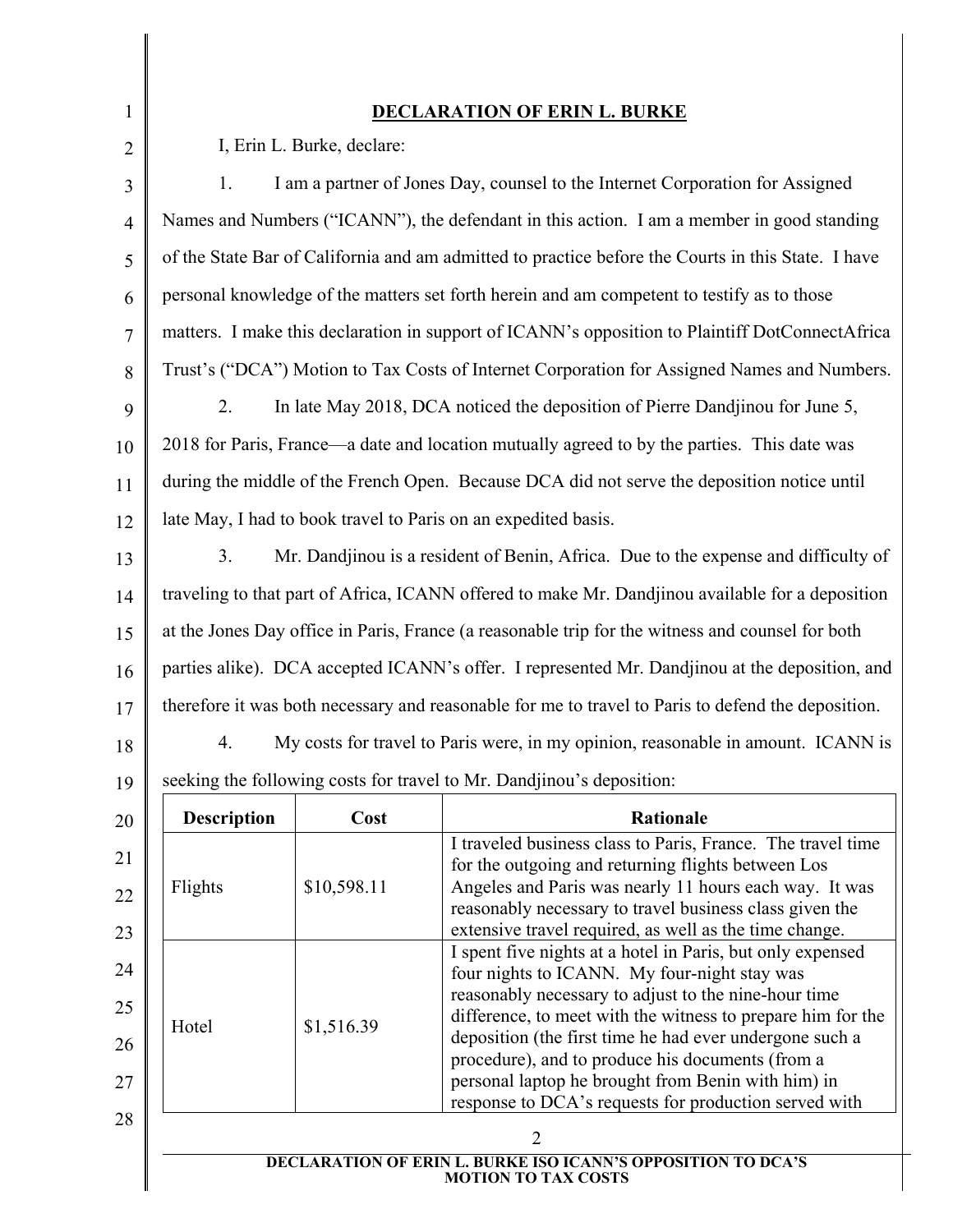|           |                                               | the deposition notice and due on the day of the deposition<br>per that notice.                                                                                                                                                                                                                                                                              |
|-----------|-----------------------------------------------|-------------------------------------------------------------------------------------------------------------------------------------------------------------------------------------------------------------------------------------------------------------------------------------------------------------------------------------------------------------|
|           |                                               | The invoice from Buddha-Bar Hotel is listed in Euros.<br>Based on the conversion rate at the time, the four-night<br>stay at this hotel amounted to \$1,516.39. I chose this<br>hotel, in part, because it was walking distance to the Jones<br>Day Paris office, thus eliminating the need for additional<br>transportation costs for trips to the office. |
|           |                                               | I am seeking costs for my fares to and from the airport<br>only.                                                                                                                                                                                                                                                                                            |
|           |                                               | Lyft: \$33.54 for transfer from Jones Day Los Angeles to<br>LAX before the deposition.                                                                                                                                                                                                                                                                      |
| Cab Fares | \$378.52                                      | Carry Diligent Limousine: The invoice from Carry<br>Delight Limousine is listed in Euros. Based on the<br>conversion rate at the time, this invoice amounted to<br>\$214.98. This invoice covers my travel to and from the<br>Charles de Gaulle airport in Paris.                                                                                           |
|           |                                               | Airport Town Car Limousine: \$130.00 for transfer from<br>LAX to my house after the deposition.                                                                                                                                                                                                                                                             |
|           |                                               | I am seeking costs only for my meal the night before the<br>deposition and the lunch provided at the deposition (not<br>the several other meals I had during my four day stay to<br>prepare for the deposition, etc.).                                                                                                                                      |
| Food      | \$272.71                                      | L'Ardoise: I paid $686$ in cash for dinner for ICANN in-<br>house counsel and myself, which amounted to \$100.62.<br>ICANN is only seeking \$50.31 in costs, to exclude all<br>costs for ICANN's in-house counsel's meal.                                                                                                                                   |
|           |                                               | Clin d'Oeil: The invoice from Clin d'Oeil is listed in<br>Euros. Based on the conversion rate at the time, this<br>invoice amounted to \$222.40. This invoice covers lunch<br>provided at the deposition for all participants – including<br>Plaintiff Sophia Bekele, DCA's counsel, and the court<br>reporter, the witness and ICANN's counsel.            |
|           |                                               | Attached hereto as Exhibit 1 is a true and correct copy of the invoices for my travel expenses for                                                                                                                                                                                                                                                          |
|           | attending the deposition of Pierre Dandjinou. |                                                                                                                                                                                                                                                                                                                                                             |
|           |                                               |                                                                                                                                                                                                                                                                                                                                                             |
|           |                                               |                                                                                                                                                                                                                                                                                                                                                             |
|           |                                               | 3                                                                                                                                                                                                                                                                                                                                                           |